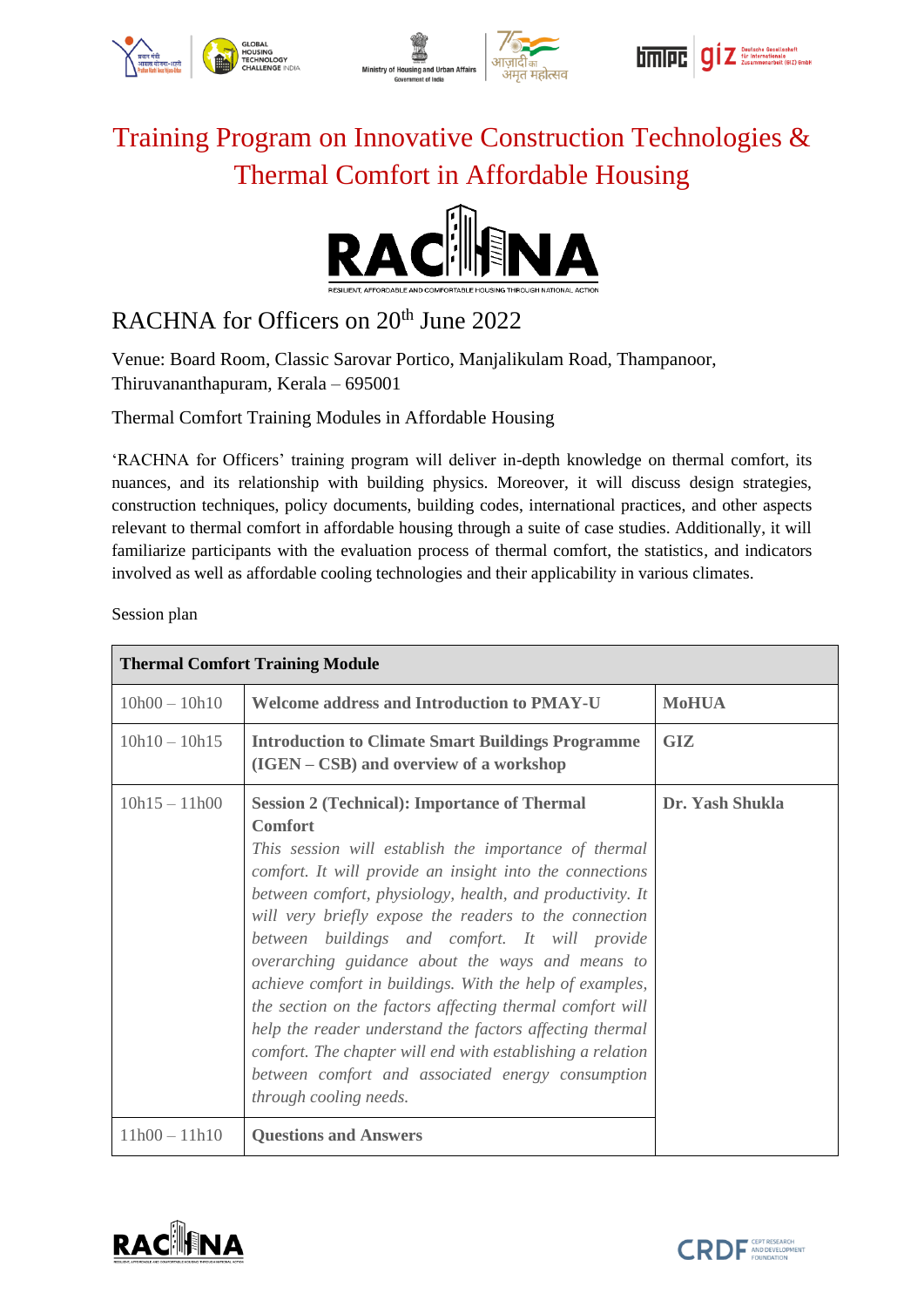







| $11h10 - 11h20$ | <b>Health Break</b>                                                                                                                                                                                                                                                                                                                                                                                                                                                                                                                                                                                                                                                                                                                                                                                                                                                                                                                                                                                                                            |                 |
|-----------------|------------------------------------------------------------------------------------------------------------------------------------------------------------------------------------------------------------------------------------------------------------------------------------------------------------------------------------------------------------------------------------------------------------------------------------------------------------------------------------------------------------------------------------------------------------------------------------------------------------------------------------------------------------------------------------------------------------------------------------------------------------------------------------------------------------------------------------------------------------------------------------------------------------------------------------------------------------------------------------------------------------------------------------------------|-----------------|
| $11h20 - 12h05$ | <b>Session 3 (Technical): Affordable Housing Passive</b><br><b>Design Strategies</b><br>This session will start with the introduction of passive<br>design and its importance. It will provide a quick overview<br>of various strategies before detailing out few strategies<br>that are important to be incorporated in affordable<br>housing. The session will provide insights into the site<br>level design decisions as well as building-level design<br>decisions. It will further provide a comparative<br>understanding of appropriate orientation, use of building<br>mass to reduce radiative heat gains in warm climates, it<br>will guide fenestration design, location, and shading<br>design appropriate for affordable housing. The use of<br>appropriate ventilation for comfort and well-being also<br>will be covered in this session. The session will also<br>provide selected case studies that have adopted best<br>practice approaches at the site and at the building level to<br>implement passive design strategies. | Dr. Yash Shukla |
| $12h05 - 12h15$ | <b>Questions and Answers</b>                                                                                                                                                                                                                                                                                                                                                                                                                                                                                                                                                                                                                                                                                                                                                                                                                                                                                                                                                                                                                   |                 |
| $12h15 - 13h15$ | <b>Session 4 (Technical): Building Materials and</b><br><b>Methods of Construction for Affordable Housing</b><br>This session will start with the overview of affordable<br>roofing and fenestration materials and<br>walling,<br>technologies. It will further detail the appropriateness of<br>materials and methods of the construction for housing and<br>its applicability in various housing typologies. The chapter<br>further enhances the understanding of the reader to adopt<br>materials and methods according to the climate context.<br>The focus would also be given to alternative construction<br>technologies, low embodied carbon materials, availability<br>of material locally and economics of it. The chapter will<br>also provide selected case studies that have adopted best<br>practice approaches at the building level with<br>construction technologies and materials.                                                                                                                                           | Dr. Yash Shukla |
| $13h15 - 13h30$ | <b>Questions and Answers</b>                                                                                                                                                                                                                                                                                                                                                                                                                                                                                                                                                                                                                                                                                                                                                                                                                                                                                                                                                                                                                   |                 |
| $13h30 - 14h30$ | <b>Lunch Break</b>                                                                                                                                                                                                                                                                                                                                                                                                                                                                                                                                                                                                                                                                                                                                                                                                                                                                                                                                                                                                                             |                 |
| $14h30 - 15h15$ | <b>Session 5 (Technical): Building Codes, Affordable</b><br><b>Housing and Thermal Comfort</b><br>This session will provide an understanding of the<br>provision of various thermal comfort-related clauses in<br>the National Building Code, Eco Niwas Samhita, various                                                                                                                                                                                                                                                                                                                                                                                                                                                                                                                                                                                                                                                                                                                                                                       | Dr. Yash Shukla |